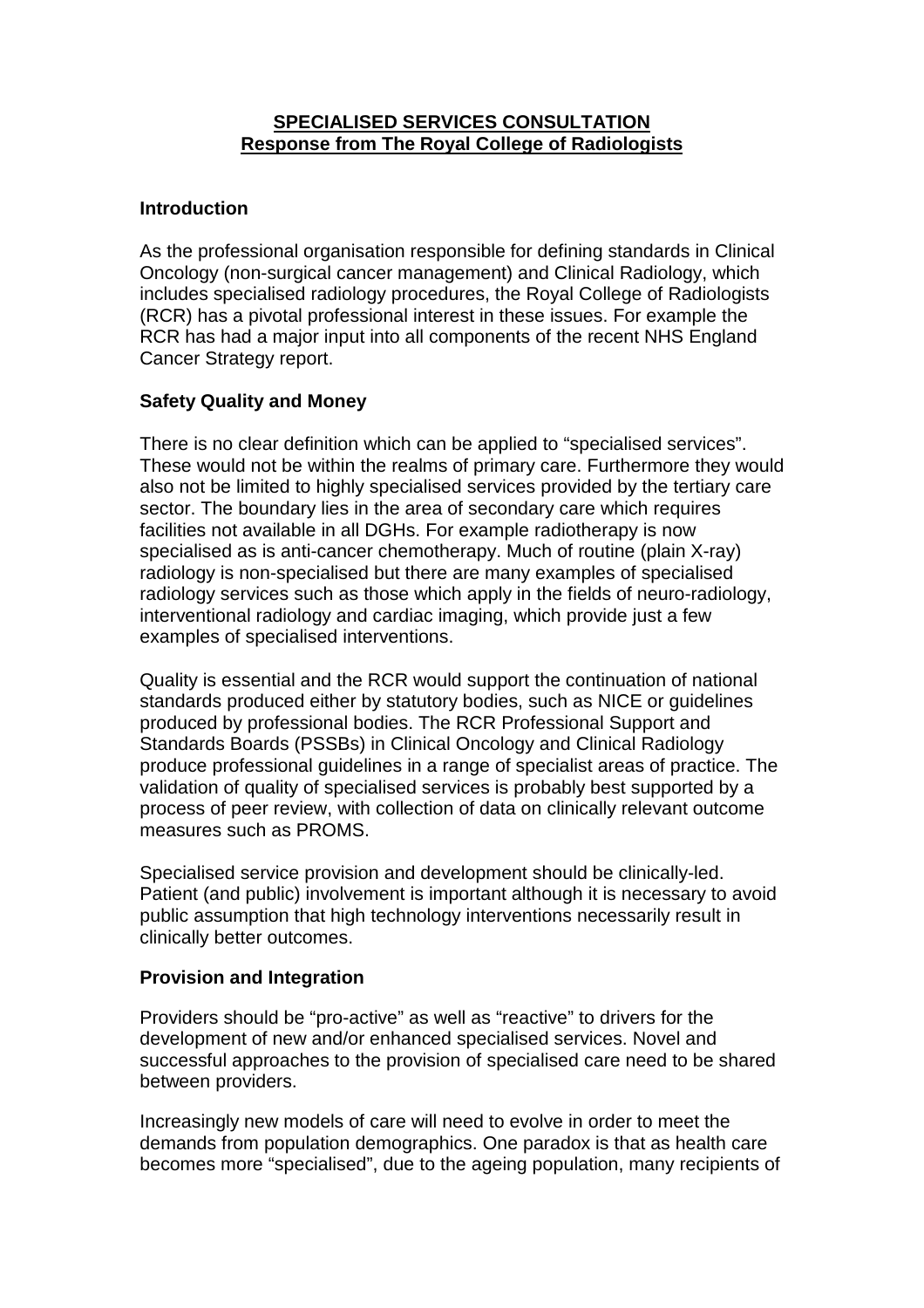health care are less able to travel for specialised services. Furthermore the provision of specialised care needs to take into account population inequalities and deprivation, including urban post-industrial and rural. Deprivation accounts for significant discrepancies in health outcomes, including cancer treatments. The provision of specialised care needs to escape from the past "silo working" and adopt principles such as "the future hospital", "choosing wisely" and "prudent healthcare".

Just as elements of healthcare are becoming increasingly integrated, the reimbursement process need to take into account this integration with payment for "packages" of care episodes rather than fee for item of service, which appears not to work well, and does not take into account the overall funding envelope available. The boundaries between "routine" and levels of specialised commissioning need to be better defined, as debates regarding in which funding envelope services reside have led to confusion.

Outcome measures for such an integrated package of care would need to apply to the whole package, including the appropriate PROMS and measures which are clinically relevant, as opposed to access/timing targets.

#### **Accountability and Engagement**

Increasingly outcome measures are subject to public scrutiny, with widespread availability in electronic format. This will need to be coupled to patient and public information, which explains the relevance, context and meaning of the measures. The public will also need to understand better the financial context and also the balance between local provision of services versus the need to focus some services in more specialised centres. When reconfiguration of services is discussed in the media there is often a false impression given that reconfiguration is always driven by financial constraints. There needs to be public understanding that the provision of high quality specialised services generally requires a critical mass of expertise which often impacts on the patient catchment area required to support this specialised activity.

The RCR supports the principle of equitable access across the whole of the UK. The insistence that very highly specialised care should be delivered by each devolved nation could lead to lower standards in some areas. The issues which apply to the devolved nations will also apply to devolved geographic areas within England, with potentially greater consequences as differences between health care administrations in the devolved nations and England would be assumed not to apply within England. As with the devolved nations the RCR would support equity of access and universal high quality across any devolved regions.

Public engagement needs to take place via health care commissioners. However as mentioned above the public also need to understand the constraints of the financial environment, and the balance of local provision versus critical mass of specialist activity and quality of care. There is a risk